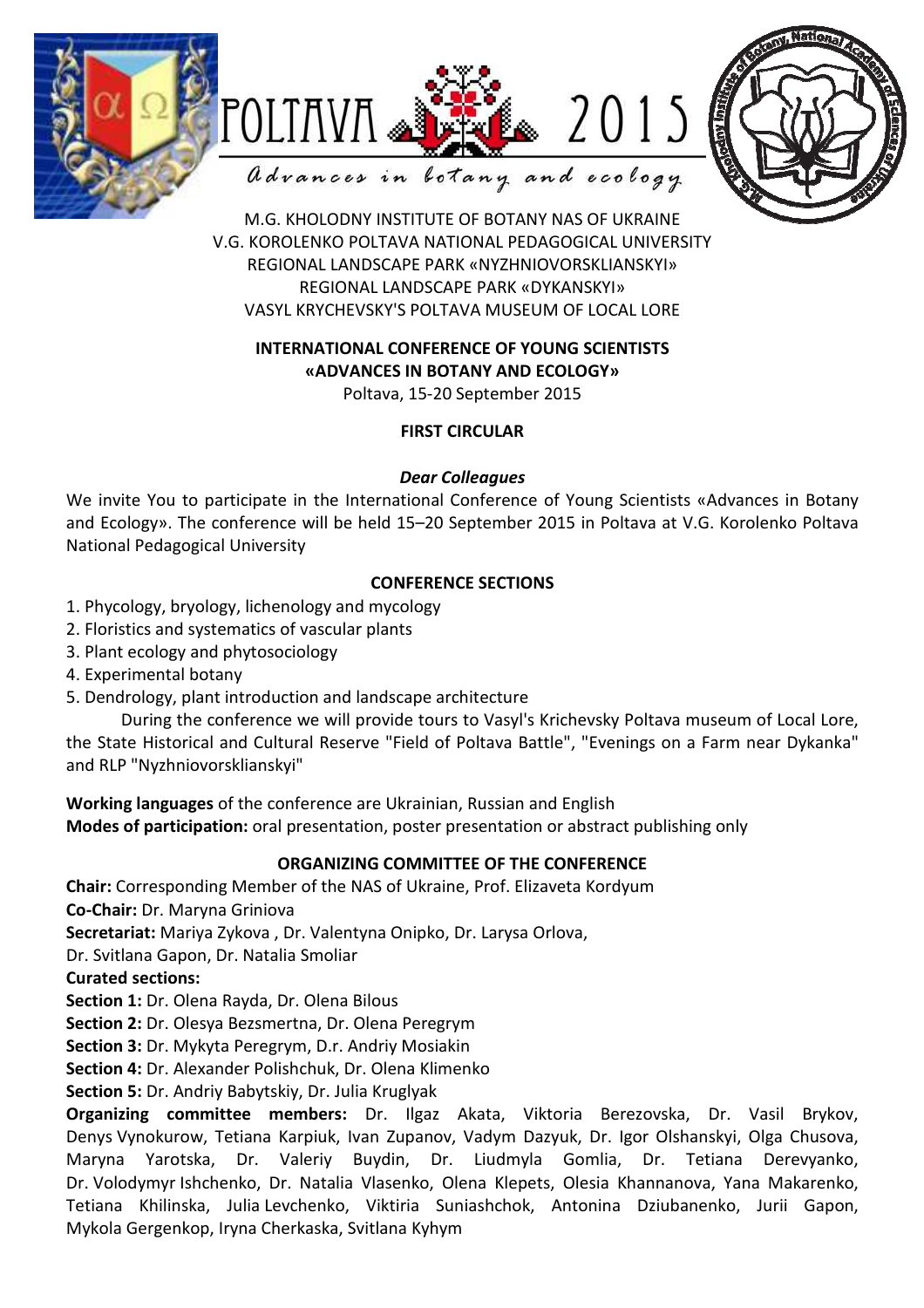#### **REGISTRATION AND ABSTRACT SUBMISSION**

Participants of the conference should fill in the Registration Form online https://docs.google.com/forms/d/1q6AsyCFq4YehUEAEUiA0vwYKT5Lf7RNlPYz13aQDJx0/viewform, electronic version of the abstract need to send to: botany-center@ukr.net. If an abstract has several authors, all of them should fill in the registration form; however, only the first (or presenting) author should attach a file with the abstract. **Deadline for registration and abstract submission – 15 April 2015.** Confirmation of registration will be sent by e-mail to all registered participants within 5 working days after filling in of the online registration form. If you did not receive the confirmation, please, contact the organizing committee

#### **ABSTRACT FORMAT**

The abstract title and authors' contact information should be given in both Ukrainian and English. Also a short summary (3-5 sentences) in English is required. The main text of the abstract can be given in English, Ukrainian or Russian. Abstracts must be typed in Microsoft Word (file in "doc" or "docx" format). The filename must be the same as the first author's surname in Latin characters (for example, Stepanenko.doc)

**The abstract size (with contact information and references) shall not exceed 2500 characters (with spaces).** Page format – A4, margins 2.5 cm on all four sides, font Times New Roman, size 12 pt, single spacing, indentation 1.27 cm, width fitted.

Latin names of taxa should be *italicized*. No tables, figures and/or diagrams are allowed. Literature reference must be enclosed in brackets, where you should point the author and the year of publication (e.g., Ivanenko, 2011). Please note that the abstract should not contain the list of literature sources

#### **ABSTRACT EXAMPLE**

Distribution of *Betula pendula* Roth in Ukraine <sup>1</sup>Petrenko P.P., <sup>2</sup>Ivanenko I.I. <sup>1</sup>M.G. Kholodny Institute of Botany of NASU, Kyiv, Ukraine ²Taras Shevchenko Kyiv National University, Kyiv, Ukraine e-mail: ecology@in.ua

Annotation. (3-5 sentences)

Abstract text...

The Organizing committee reserves the right to edit the abstracts. The abstracts not corresponding to the recommended format or the topics of the conference will not be accepted